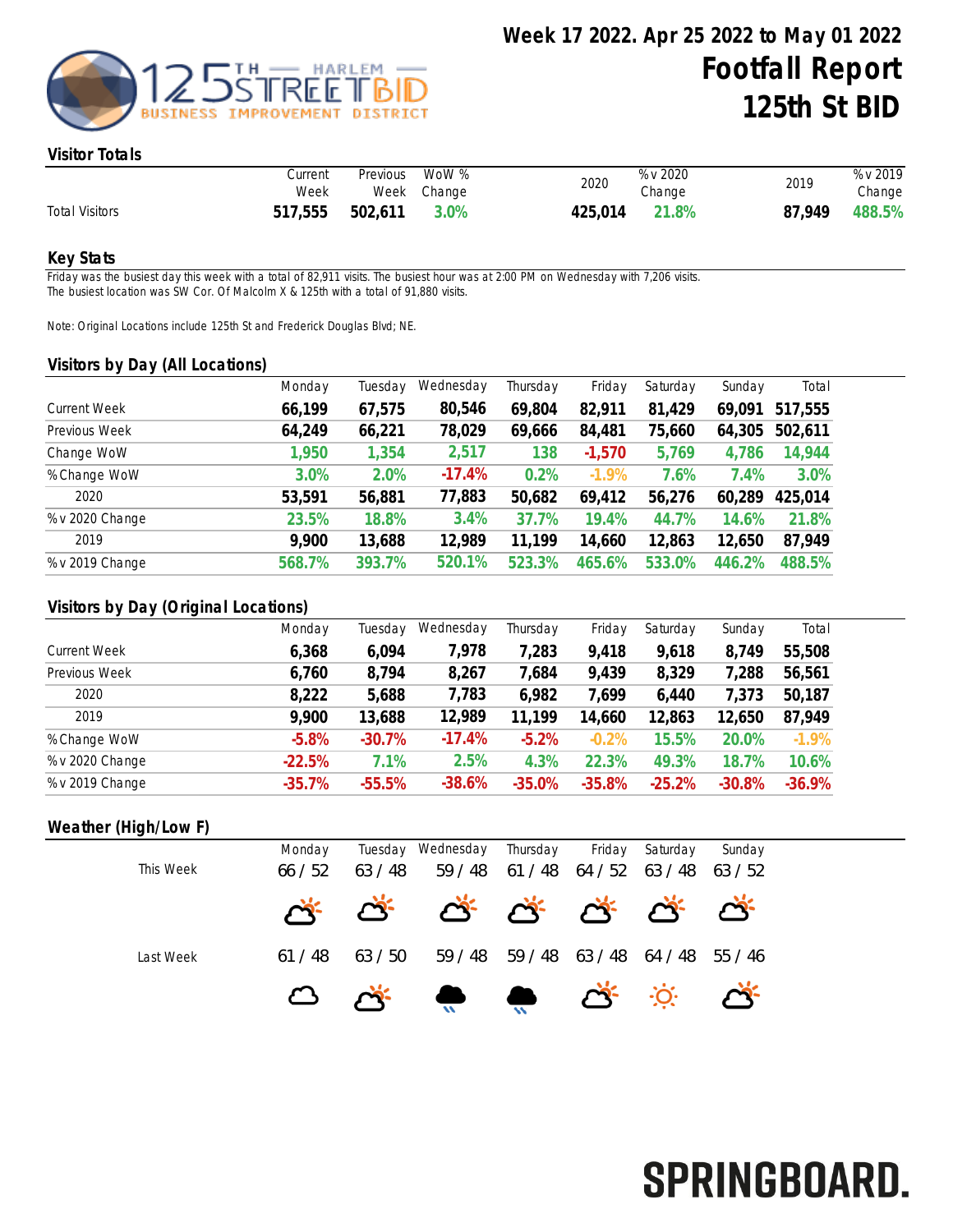

#### Visitors by Day (All Locations)

## % Share of Visitors by Day



Early Evening 5:00PM - 7:59PM Evening 8:00PM - 11:59PM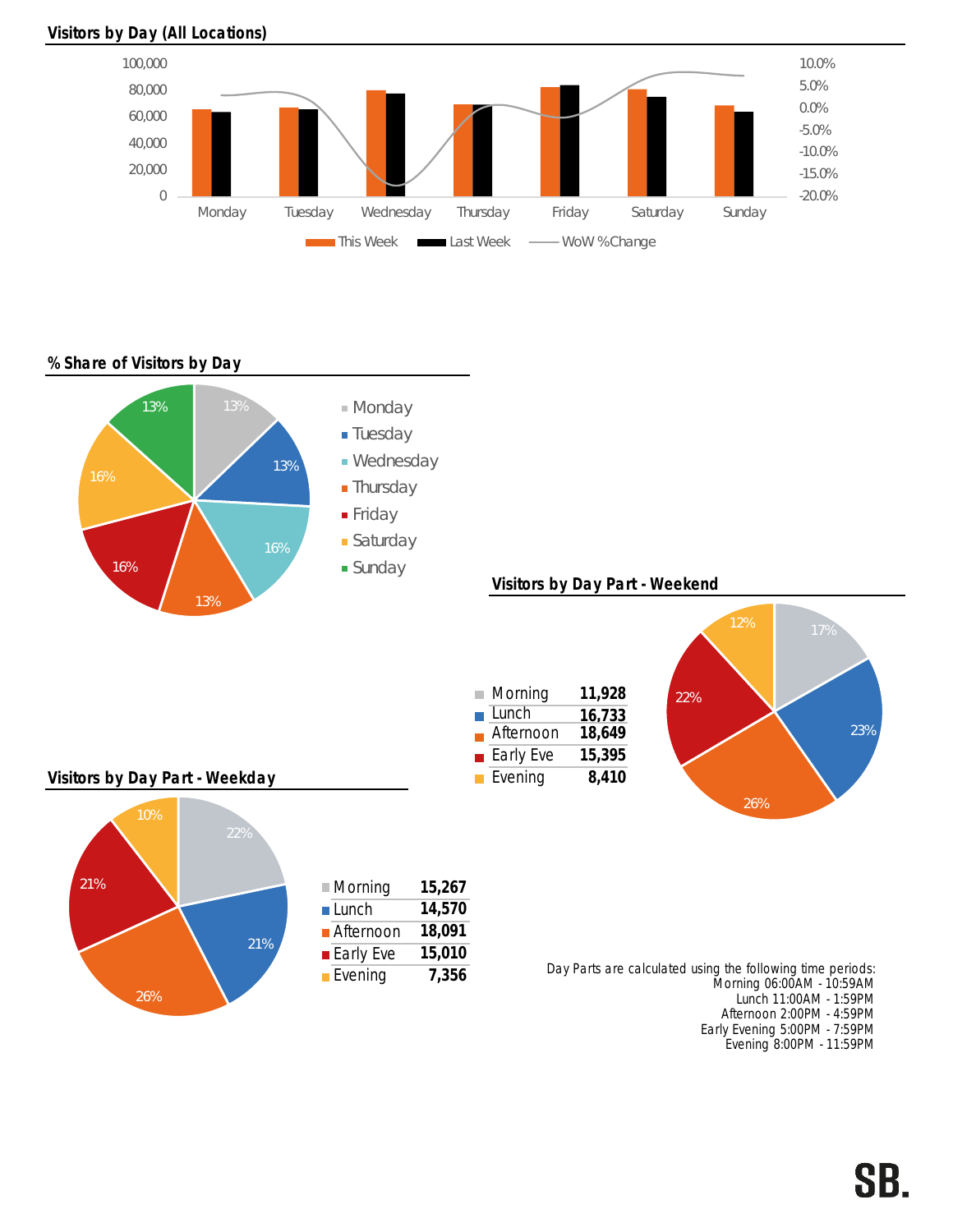

Visitors by Hour



|       | Monday |       | Tuesday Wednesday | Thursday | Friday | Saturday | Sunday |
|-------|--------|-------|-------------------|----------|--------|----------|--------|
| 6:00  | 1,008  | 1,072 | 1,131             | 895      | 773    | 721      | 494    |
| 7:00  | 2,704  | 2,680 | 3,215             | 2,456    | 2,414  | 1,736    | 965    |
| 8:00  | 3,324  | 2,879 | 4,626             | 4,007    | 4,779  | 2,803    | 2,337  |
| 9:00  | 3,056  | 3,041 | 4,496             | 3,679    | 4,870  | 3,377    | 3,175  |
| 10:00 | 3,353  | 3,238 | 4,208             | 3,690    | 4,743  | 4,327    | 3,920  |
| 11:00 | 3,806  | 4,117 | 4,871             | 4,320    | 5,324  | 5,066    | 4,790  |
| 12:00 | 4,181  | 4,711 | 5,336             | 4,587    | 5,952  | 5,817    | 5,682  |
| 13:00 | 4,641  | 4,885 | 5,666             | 4,493    | 5,962  | 6,105    | 6,005  |
| 14:00 | 4,835  | 5,118 | 5,779             | 4,915    | 6,002  | 6,141    | 5,633  |
| 15:00 | 5,770  | 6,421 | 7,206             | 6,051    | 6,518  | 7,187    | 5,957  |
| 16:00 | 6,144  | 5,965 | 6,864             | 6,066    | 6,800  | 6,881    | 5,499  |
| 17:00 | 5,415  | 5,636 | 6,254             | 5,498    | 6,280  | 6,684    | 5,130  |
| 18:00 | 4,618  | 5,061 | 5,588             | 5,117    | 5,753  | 6,079    | 4,436  |
| 19:00 | 3,726  | 3,416 | 4,335             | 3,742    | 4,612  | 4,891    | 3,569  |
| 20:00 | 2,718  | 2,343 | 2,738             | 2,602    | 3,529  | 3,788    | 2,547  |
| 21:00 | 1,663  | 1,727 | 2,108             | 2,013    | 2,443  | 2,479    | 1,948  |
| 22:00 | 1,375  | 1,303 | 1,618             | 1,492    | 1,694  | 1,839    | 1,730  |
| 23:00 | 1,005  | 1,042 | 1,076             | 1,082    | 1,208  | 1,378    | 1,110  |